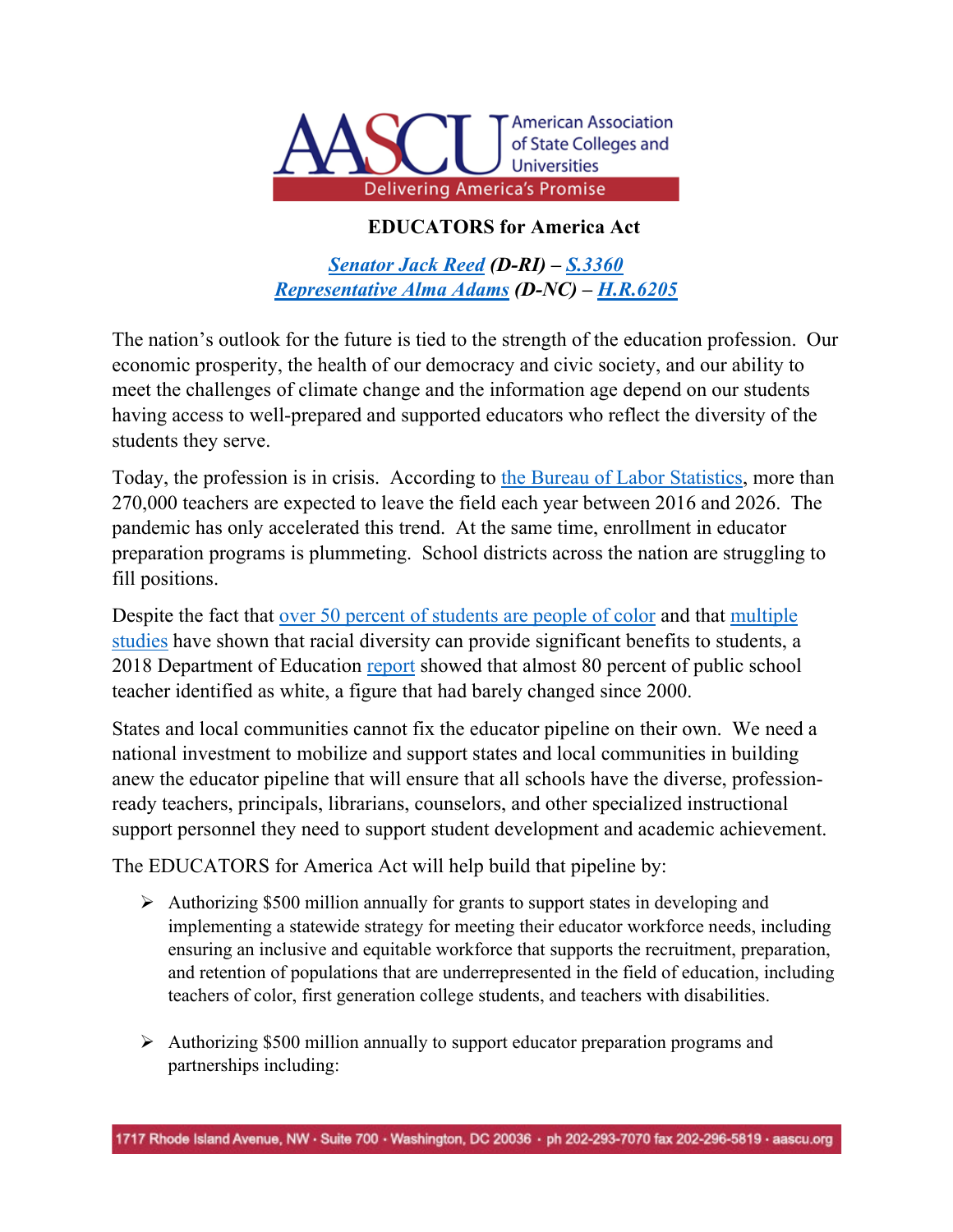- o Updating and expanding the Teacher Quality Partnership Grant Program to focus on residency programs, strengthen the principal and school leader preparation programs, and enable partnerships to address the need for early childhood educators, school librarians, counselors, and other specialized support personnel
- o Reauthorizing the Honorable Augustus F. Hawkins Centers of Excellence Program to support Historically Black Colleges and Universities and Minorityserving institutions in expanding and strengthening their educator preparation programs.
- o Providing recruitment and completion grants to educator preparation programs to ensure that students have the wrap around supports they need to graduate.
- o Establishing an education careers opportunity program to expose middle and high school students to the education profession.
- o Increasing the capacity of educator preparation programs to meet the needs of the field, including supporting school leader development, faculty professional development and training, offering doctoral fellowships, and promoting innovation and resiliency.
- $\triangleright$  Streamlining the data and reporting requirements for teacher preparation programs to focus on key measures related to program quality and addressing identified workforce needs. Calls for the National Center for Education Statistics to convene an expert panel to make recommendations on a robust and concise set national indicators on the size, diversity, and quality of the teacher workforce, and the equitable distribution of profession ready teachers.
- $\triangleright$  Removing financial barriers to entering the education profession by:
	- o Doubling the TEACH grants to \$8,000 per year and providing additional protections and options to prevent the conversion of grants to loans.
	- o Including the costs of clinical experiences in the cost of attendance for awarding financial aid
	- o Providing educators and teachers in high need fields credit towards loan repayment as they serve rather than waiting 5 to 10 years to earn forgiveness.

**Supporting Organizations**: American Association of State Colleges and Universities; American Association of Colleges for Teacher Education; National Association of Independent Colleges and Universities; American Association of School Personnel Administrators; American Federation of School Administrators; American Federation of Teachers; American Library Association; American Occupational Therapy Association; American Psychological Association; American Society for Engineering Education; Association of University Centers on Disabilities (AUCD); ASCD; ACTFL; California State University; Collaborative for Academic, Social and Emotional Learning (CASEL); Committee for Children; Council of Administrators of Special Education; Council for Exceptional Children; EDGE Consulting Partners; Higher Education Consortium for Special Education (HECSE); Hispanic Association of Colleges and Universities; Learning Forward; National Association of Elementary School Principals; National Association